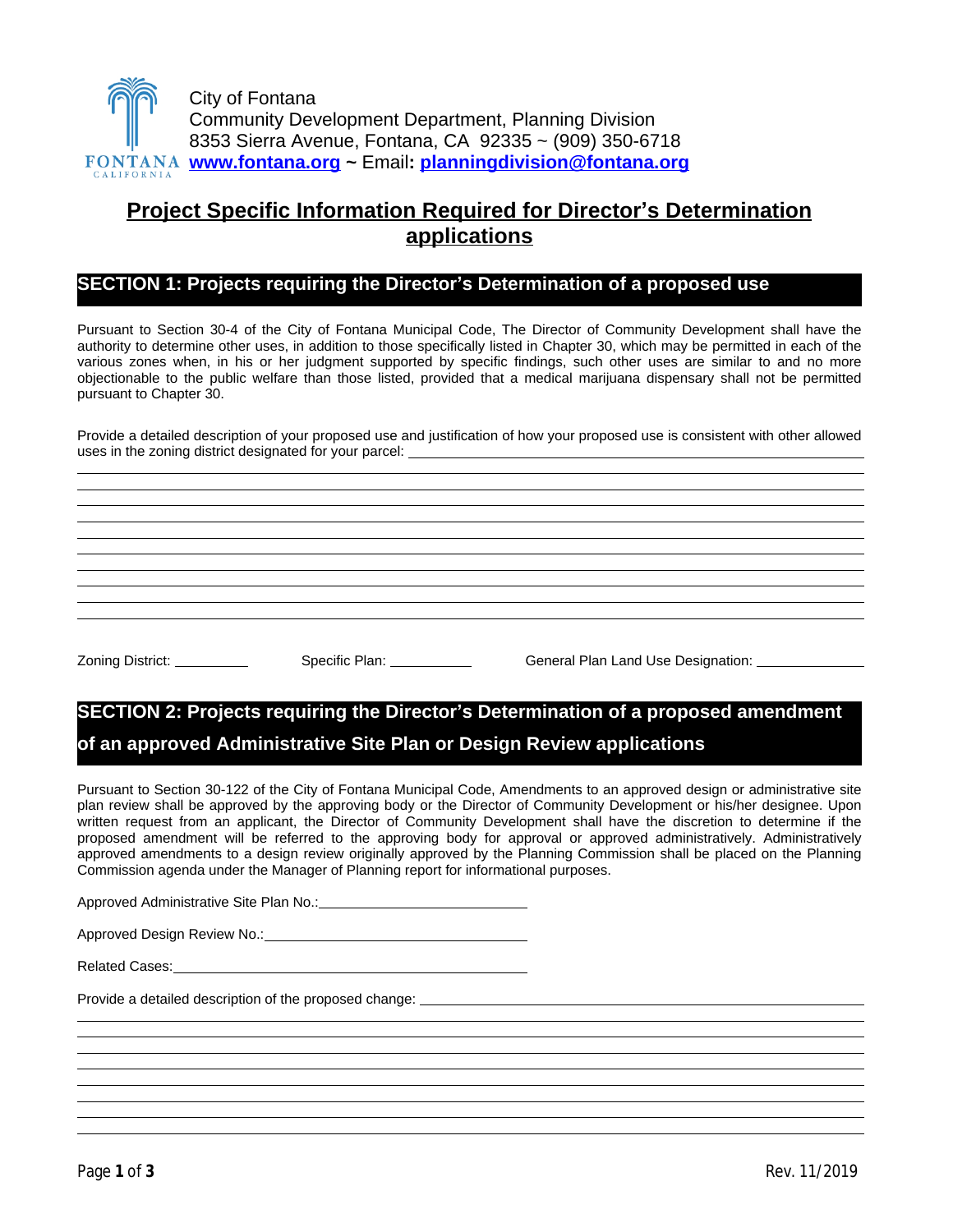# **A. Submittal Requirements: If the application is for projects requiring the Director's Determination of a proposed amendment of an approved Administrative Site Plan or Design Review applications, the applicant is required to submit the following items:**

One copy of the approved signed and stamped set of plans that shall in include the following:

- □ Site plan
- Elevations
- □ Floor Plan
- Grading Plan

Proposed site plans (5 copies):

□ One colored site plan

The following shall be included on the site plan:

- $\Box$  Name and address of the property owner
- □ Address/location of the property
- □ Legal description of the property
- Assessor's Parcel Number(s)
- $\Box$  Identification of adjacent streets by name, alleys or other public property
- $\Box$  The location and dimension of all existing and proposed parking areas
- $\Box$  Any legal easements that cross the property of other pertinent legal features
- A north arrow
- A scale
- □ Property line and dimensions
- $\Box$  Location, size, and shape of any structures presently on the site
- $\Box$  Location, size, and shape of any proposed structures on the site
	- (include all porches, chimneys, bay windows, roof overhangs, decks, etc.)
- □ Location, size, and shape of any paved areas
- Dimensions showing the sides, rear, and front setbacks
- □ Ground elevations and contour lines
- □ Location of doors and entrances
- $\Box$  Location of contours within 100 feet of site boundaries
- $\Box$  Location of improvements within 100 feet of the site boundaries
- A statistical inventory of the project
- Residential projects shall provide the square footages and percentages of the project area for landscaping, paved areas, coverage by the building (s), etc.
- □ Parking summary for commercial or industrial projects with number of required spaces, existing spaces, and proposed spaces
- $\Box$  Location of trash area(s) and exterior lighting
- □ Vicinity map
- $\Box$  Fold plans to approximately 9" x 10" and staple with other required plans
- $\Box$  A copy of the approved Tentative Tract Map that has been stamped approved, signed and dated by the Planning Division (this requirement applies to residential DR applications)

## Proposed elevations:

- $\Box$  Five (5) copies
- $\Box$  One regular sized colored copy of each elevation
- $\Box$  Six (6) colored reduced copies of each building elevation
- $\Box$  Fold plans to approximately 9" x 10" and staple with other required plans
- □ Height of structures
- $\Box$  Roof or side mounted mechanical units and the method of visual screening (parapet equal to height of unit; paint color for sides units)
- □ All four sides of structures, etc.

# Proposed floor plan:

- $\Box$  Five (5) copies of floor plans showing:
	- **Nindow locations**
	- Door locations
	- □ Dimensions and use of each room
	- □ For residential: include garage dimensions